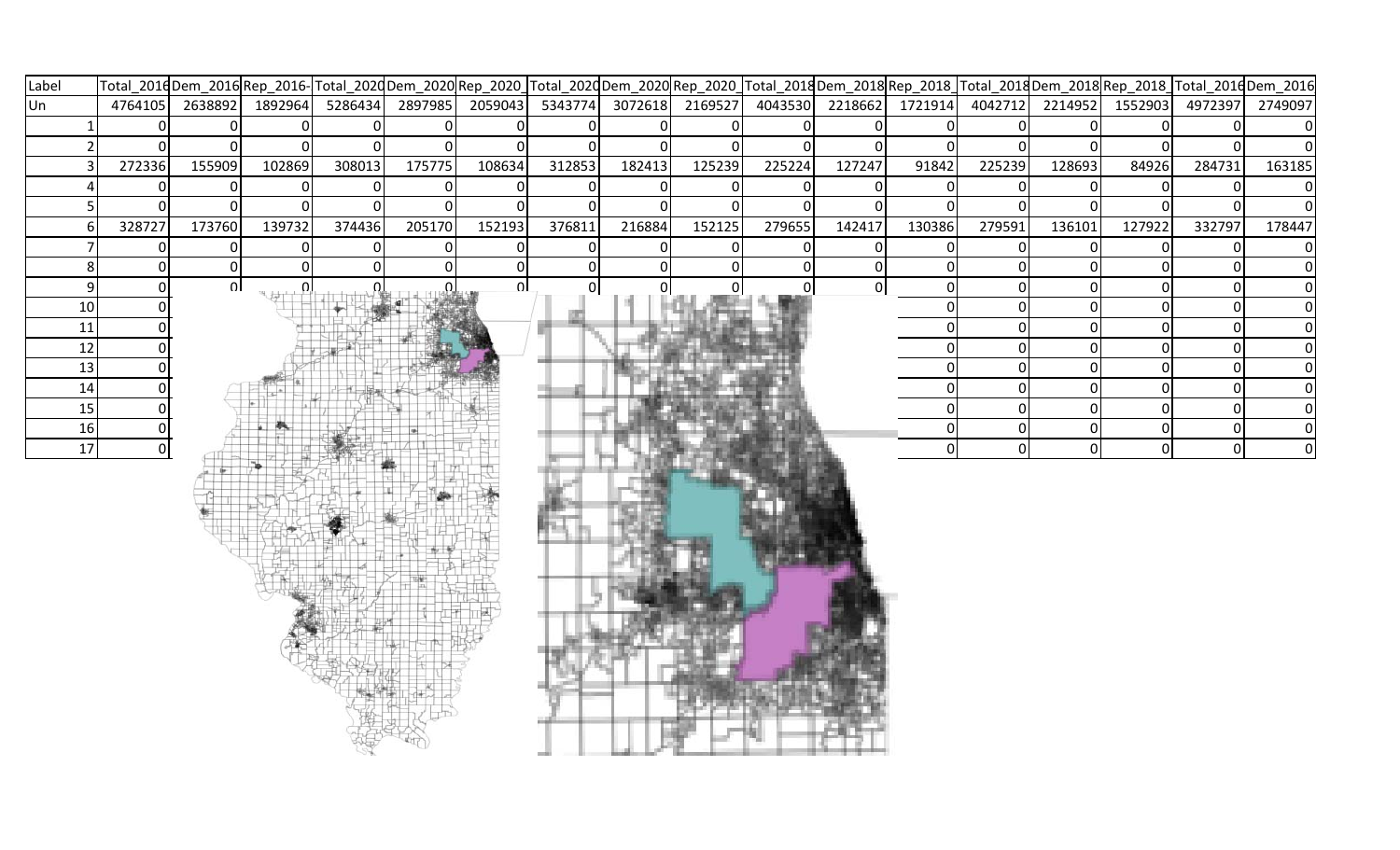|         |        |                                         |        |        |        |        |                |        |       |      | Rep_2016_Total_2016Dem_2016 Rep_2016_Total_2019White_201 Hispanic_2 Black_2019Asian_2019Native_201Pacific_201BlackAlone AsianAlone NativeAlon PacificAlon OtherAlon TwoOrMor Total_2019 |        |       |      |       |    |                |
|---------|--------|-----------------------------------------|--------|--------|--------|--------|----------------|--------|-------|------|-----------------------------------------------------------------------------------------------------------------------------------------------------------------------------------------|--------|-------|------|-------|----|----------------|
| 1912319 |        | 4890658 2690868 1935400 8061752 5540505 |        |        |        |        | 824879 1315653 | 330478 | 39186 | 1892 | 1279139                                                                                                                                                                                 | 302514 | 11949 | 1892 | 14719 |    | 0 11285853     |
|         |        |                                         |        |        |        |        |                |        |       |      |                                                                                                                                                                                         |        |       |      |       |    | 0              |
|         |        |                                         |        |        |        |        |                |        |       |      |                                                                                                                                                                                         |        |       |      |       |    |                |
| 104636  | 277930 | 158084                                  | 102428 | 472485 | 289017 | 136237 | 25691          | 19929  | 1137  | 50   | 24830                                                                                                                                                                                   | 18665  | 242   | 50   | 465   | ΟI | 737040         |
|         |        |                                         |        |        |        |        |                |        |       |      |                                                                                                                                                                                         |        |       |      |       |    | $\overline{0}$ |
|         |        |                                         |        |        |        |        |                |        |       |      |                                                                                                                                                                                         |        |       |      |       |    | 01             |
| 129060  | 329418 | 163988                                  | 146864 | 515888 | 376706 | 54075  | 24092          | 58069  | 1586  | 223  | 22337                                                                                                                                                                                   | 55963  | 395   | 223  | 1061  | 0I | 747738         |
|         |        |                                         |        |        |        |        |                |        |       |      |                                                                                                                                                                                         |        |       |      |       |    | $\overline{0}$ |
|         |        |                                         |        |        |        |        |                |        |       |      |                                                                                                                                                                                         |        |       |      |       |    | $\overline{0}$ |
|         |        |                                         |        |        |        |        |                |        |       |      |                                                                                                                                                                                         |        |       |      |       |    | 0              |
|         |        |                                         |        |        |        |        |                |        |       |      |                                                                                                                                                                                         |        |       |      |       |    | 0              |
|         |        |                                         |        |        |        |        |                |        |       |      |                                                                                                                                                                                         |        |       |      |       |    |                |
|         |        |                                         |        |        |        |        |                |        |       |      |                                                                                                                                                                                         |        |       |      |       |    |                |
|         |        |                                         |        |        |        |        |                |        |       |      |                                                                                                                                                                                         |        |       |      |       |    |                |
|         |        |                                         |        |        |        |        |                |        |       |      |                                                                                                                                                                                         |        |       |      |       |    |                |
|         |        |                                         |        |        |        |        |                |        |       |      |                                                                                                                                                                                         |        |       |      |       |    |                |
|         |        |                                         |        |        |        |        |                |        |       |      |                                                                                                                                                                                         |        |       |      |       |    |                |
|         |        |                                         |        |        |        |        |                |        |       |      |                                                                                                                                                                                         |        |       |      |       |    |                |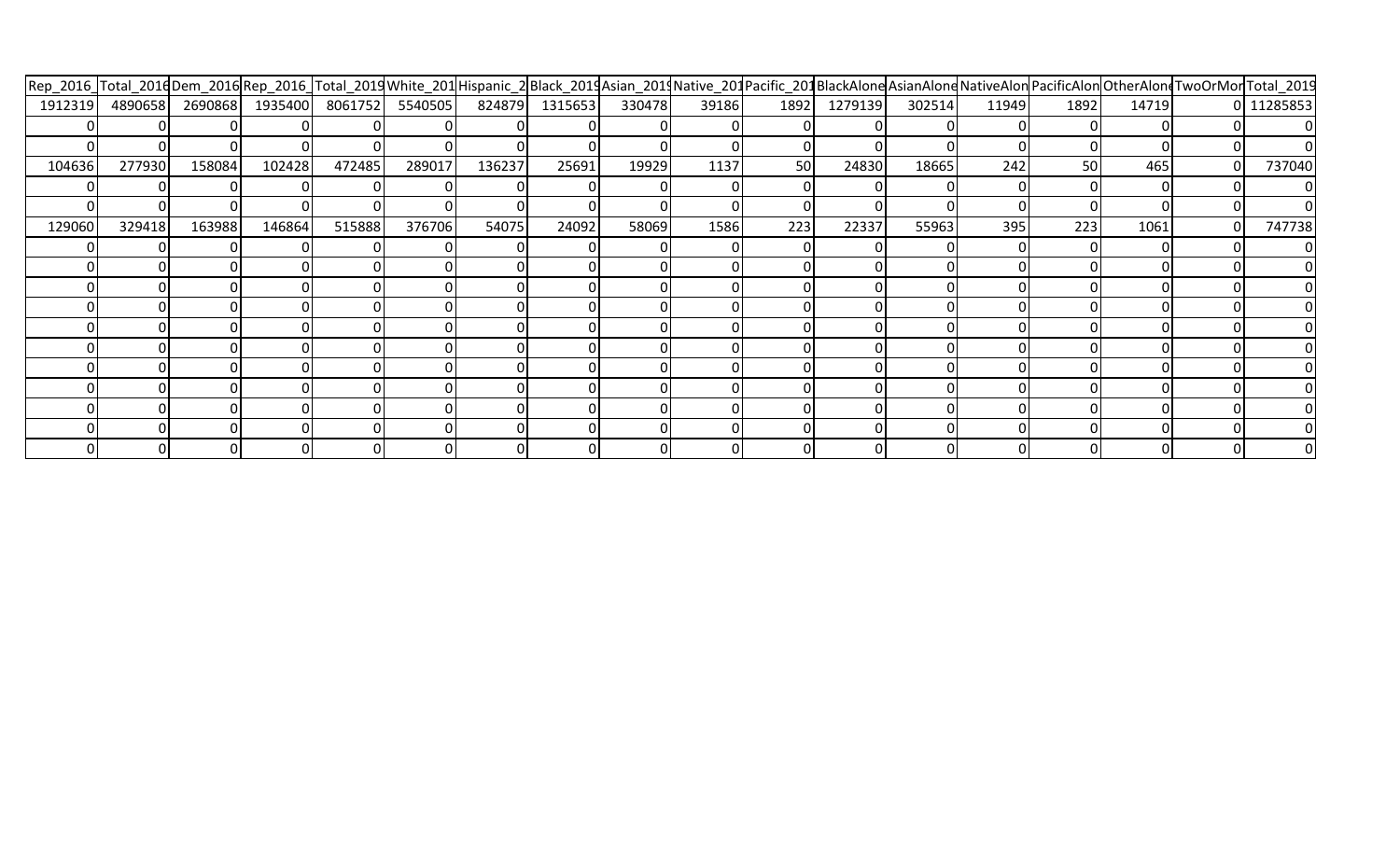|         |         |         |        |       |       |  | White_201 Hispanic_2 Black_2014 Asian_2014 Native_201 Pacific_201 BlackAlone NativeAlon Total_2018 White_201 Hispanic_2 Black_2018 Asian_2014 Native_201 Pacific_201 BlackAlone AsianAlone NativeAlon |         |        |         |        |       |      |         |        |                |
|---------|---------|---------|--------|-------|-------|--|-------------------------------------------------------------------------------------------------------------------------------------------------------------------------------------------------------|---------|--------|---------|--------|-------|------|---------|--------|----------------|
| 6973867 | 1771620 | 1877020 | 669781 | 88747 | 13093 |  | 8066937                                                                                                                                                                                               | 5573083 | 800624 | 1320830 | 322922 | 39785 | 2125 | 1285789 | 296558 | 11857          |
|         |         |         |        |       |       |  |                                                                                                                                                                                                       |         |        |         |        |       |      |         |        | 0              |
|         |         |         |        |       |       |  |                                                                                                                                                                                                       |         |        |         |        |       |      |         |        |                |
| 377841  | 287640  | 38631   | 36252  | 6341  | 594   |  | 472471                                                                                                                                                                                                | 294581  | 133427 | 23218   | 19320  | 1502  | 50   | 22540   | 17960  | 375            |
|         |         |         |        |       |       |  |                                                                                                                                                                                                       |         |        |         |        |       |      |         |        | $\overline{0}$ |
|         |         |         |        |       |       |  |                                                                                                                                                                                                       |         |        |         |        |       |      |         |        | $\overline{0}$ |
| 478142  | 127127  | 39658   | 102005 | 5975  | 1339  |  | 515622                                                                                                                                                                                                | 380234  | 53057  | 23254   | 56393  | 1574  | 234  | 21819   | 54669  | 397            |
|         |         |         |        |       |       |  |                                                                                                                                                                                                       |         |        |         |        |       |      |         |        | $\overline{0}$ |
|         |         |         |        |       |       |  |                                                                                                                                                                                                       |         |        |         |        |       |      |         |        | 0              |
|         |         |         |        |       |       |  |                                                                                                                                                                                                       |         |        |         |        |       |      |         |        |                |
|         |         |         |        |       |       |  |                                                                                                                                                                                                       |         |        |         |        |       |      |         |        |                |
|         |         |         | 01     |       |       |  |                                                                                                                                                                                                       |         |        |         |        |       |      |         |        |                |
|         |         |         |        |       |       |  |                                                                                                                                                                                                       |         |        |         |        |       |      |         |        |                |
|         |         |         |        |       |       |  |                                                                                                                                                                                                       |         |        |         |        |       |      |         |        |                |
|         |         |         |        |       |       |  |                                                                                                                                                                                                       |         |        |         |        |       |      |         |        |                |
|         |         |         |        |       |       |  |                                                                                                                                                                                                       |         |        |         |        |       |      |         |        |                |
|         |         |         | ΩI     |       |       |  |                                                                                                                                                                                                       |         |        |         |        |       |      |         |        |                |
|         |         |         | ΩI     |       |       |  |                                                                                                                                                                                                       |         |        |         |        |       |      |         |        |                |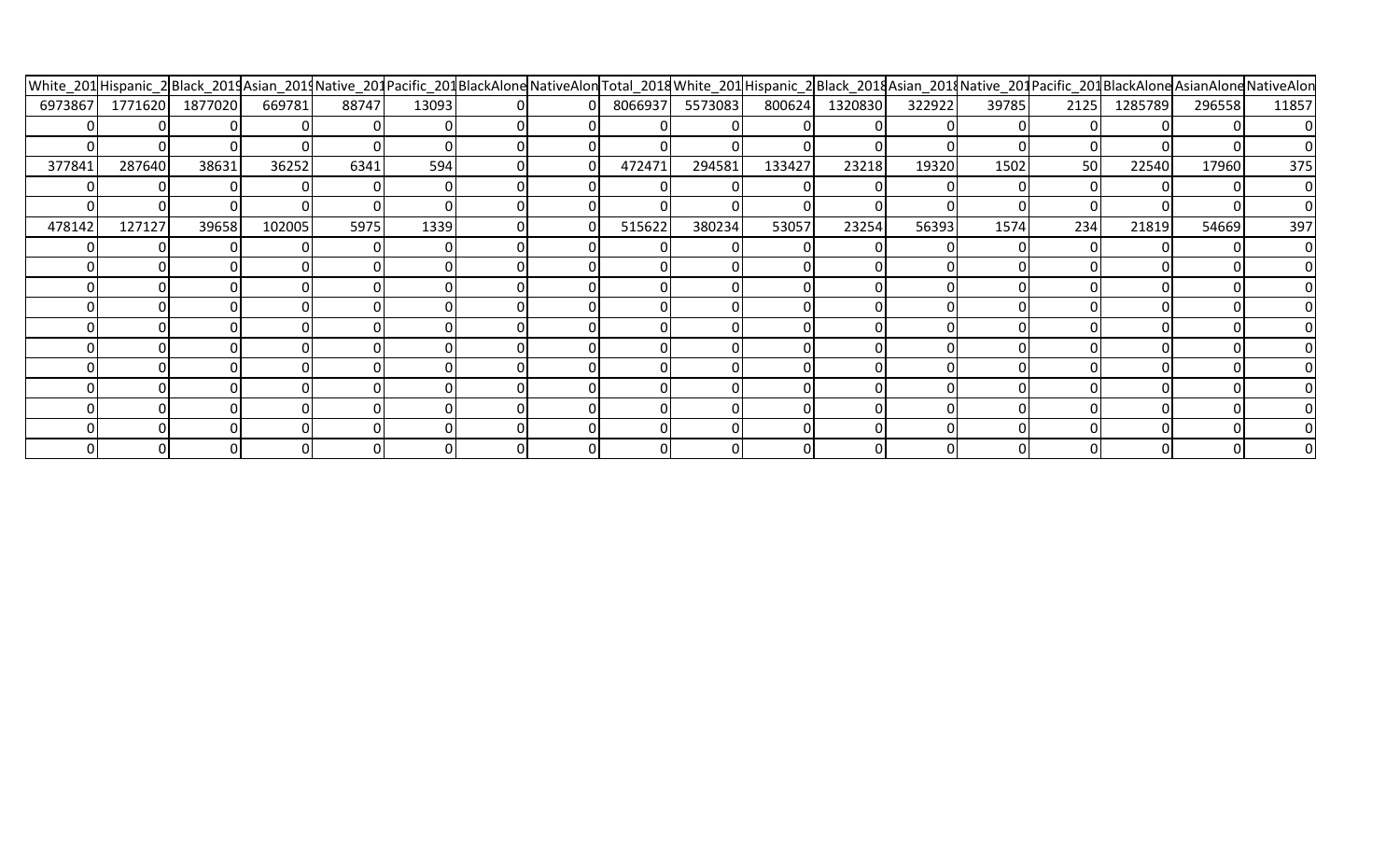|      |       |    |            |        |        |                         |        |       |       |         |        |       |      | PacificAlonOtherAlondTwoOrMor Total_2018White_201 Hispanic_2 Black_2018Asian_2018Native_201Pacific_201BlackAlone AsianAlone NativeAlon PacificAlon OtherAlondTwoOrMor Total_2010White_201 |       |                 |          |
|------|-------|----|------------|--------|--------|-------------------------|--------|-------|-------|---------|--------|-------|------|-------------------------------------------------------------------------------------------------------------------------------------------------------------------------------------------|-------|-----------------|----------|
| 2125 | 12982 |    | 0 11329385 |        |        | 7025793 1760297 1886476 | 658564 | 85687 | 12668 | 1735401 | 563241 | 13790 | 2680 | 17919                                                                                                                                                                                     |       | 210246 11346577 | 7245448  |
|      |       |    |            |        |        |                         |        |       |       |         |        |       |      |                                                                                                                                                                                           |       |                 | $\Omega$ |
|      |       |    |            |        |        |                         |        |       |       |         |        |       |      |                                                                                                                                                                                           |       |                 |          |
| 50   | 508   | 0. | 740738     | 385252 | 286097 | 36073                   | 35472  | 6451  | 619   | 29760   | 30663  | 584   | 50   | 573                                                                                                                                                                                       | 7773  | 733867          | 414421   |
|      |       |    |            |        |        |                         |        |       |       |         |        |       |      |                                                                                                                                                                                           |       |                 |          |
|      |       |    |            |        |        |                         |        |       |       |         |        |       |      |                                                                                                                                                                                           |       |                 |          |
| 234  | 902   |    | 751374     | 483241 | 128448 | 37421                   | 101103 | 6032  | 1271  | 30896   | 91439  | 663   | 358  | 1613                                                                                                                                                                                      | 14720 | 743996          | 504526   |
|      |       |    |            |        |        |                         |        |       |       |         |        |       |      |                                                                                                                                                                                           |       |                 | 0        |
|      |       |    |            |        |        |                         |        |       |       |         |        |       |      |                                                                                                                                                                                           |       |                 |          |
|      |       |    |            |        |        |                         |        |       |       |         |        |       |      |                                                                                                                                                                                           |       |                 |          |
|      |       |    |            |        |        |                         |        |       |       |         |        |       |      |                                                                                                                                                                                           |       |                 |          |
|      |       |    |            | 01     |        |                         |        |       |       |         |        |       |      |                                                                                                                                                                                           |       |                 |          |
|      |       |    |            | 01     |        |                         |        |       |       |         |        |       |      |                                                                                                                                                                                           |       |                 |          |
|      |       |    |            |        |        |                         |        |       |       |         |        |       |      |                                                                                                                                                                                           |       |                 |          |
|      |       |    |            |        |        |                         |        |       |       |         |        |       |      |                                                                                                                                                                                           |       |                 |          |
|      |       |    |            |        |        |                         |        |       |       |         |        |       |      |                                                                                                                                                                                           |       |                 |          |
|      |       |    |            |        |        |                         |        |       |       |         |        |       |      |                                                                                                                                                                                           |       |                 |          |
|      |       |    |            |        |        |                         |        |       |       |         |        |       |      |                                                                                                                                                                                           |       |                 |          |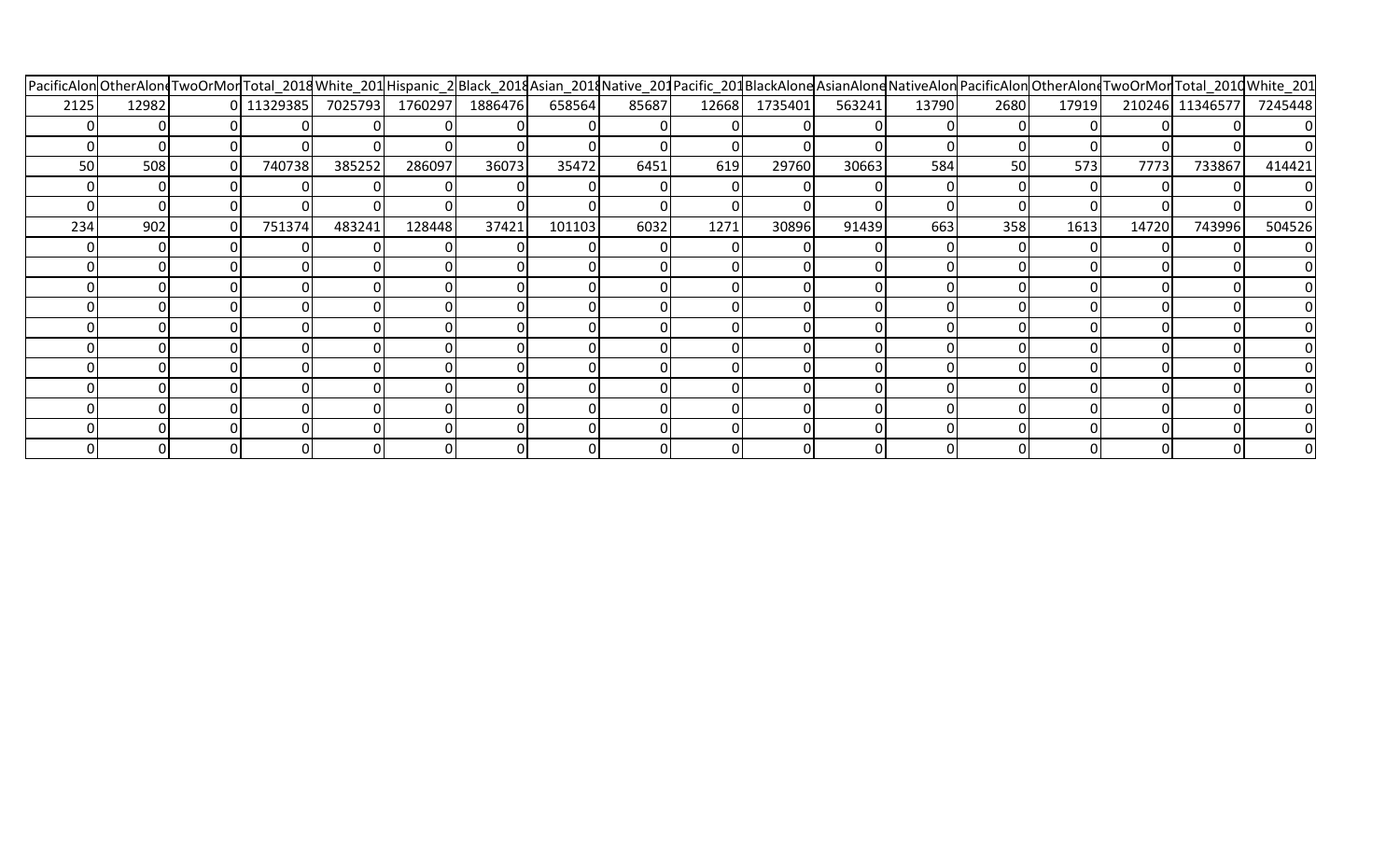|         |         |        |       |       |  |        |                                 |        |       |        |       |      | Hispanic_2 Black_2010Asian_2010Native_201Pacific_201BlackAloneNativeAlonTotal_2010White_201Hispanic_2 Black_2010Asian_2010Native_201Pacific_201BlackAloneNativeAlontTotal_2020White_202 |         |                |
|---------|---------|--------|-------|-------|--|--------|---------------------------------|--------|-------|--------|-------|------|-----------------------------------------------------------------------------------------------------------------------------------------------------------------------------------------|---------|----------------|
| 1652571 | 1901927 | 552214 | 89903 | 12007 |  |        | 8596447 5777768 1065776 1329978 |        |       | 411106 | 61945 | 8292 |                                                                                                                                                                                         | 8838003 | 5443642        |
|         |         |        |       |       |  |        |                                 |        |       |        |       |      |                                                                                                                                                                                         |         |                |
|         |         |        |       |       |  |        |                                 |        |       |        |       |      |                                                                                                                                                                                         |         |                |
| 259469  | 33647   | 27669  | 5617  | 719   |  | 540182 | 331314                          | 165822 | 22695 | 20304  | 3737  | 526  |                                                                                                                                                                                         | 575513  | 302701         |
|         |         |        |       |       |  |        |                                 |        |       |        |       |      |                                                                                                                                                                                         |         | $\overline{0}$ |
|         |         |        |       |       |  |        |                                 |        |       |        |       |      |                                                                                                                                                                                         |         | $\Omega$       |
| 115175  | 36481   | 88379  | 5878  | 816   |  | 558921 | 398230                          | 72455  | 23344 | 64348  | 3733  | 588  |                                                                                                                                                                                         | 585953  | 377205         |
|         |         |        |       |       |  |        |                                 |        |       |        |       |      |                                                                                                                                                                                         |         | $\overline{0}$ |
|         |         |        |       |       |  |        |                                 |        |       |        |       |      |                                                                                                                                                                                         |         | $\Omega$       |
|         |         |        |       |       |  |        |                                 |        |       |        |       |      |                                                                                                                                                                                         |         | 01             |
|         |         |        |       |       |  |        |                                 |        |       |        |       |      |                                                                                                                                                                                         |         | 01             |
|         |         |        |       |       |  |        |                                 |        |       |        |       |      |                                                                                                                                                                                         |         |                |
|         |         |        |       |       |  |        |                                 |        |       |        |       |      |                                                                                                                                                                                         |         |                |
|         |         |        |       |       |  |        |                                 |        |       |        |       |      |                                                                                                                                                                                         |         |                |
|         |         |        |       |       |  |        |                                 |        |       |        |       |      |                                                                                                                                                                                         |         |                |
|         |         |        |       |       |  |        |                                 |        |       |        |       |      |                                                                                                                                                                                         |         |                |
|         |         |        |       |       |  |        |                                 |        |       |        |       |      |                                                                                                                                                                                         |         |                |
|         |         |        |       |       |  |        |                                 |        |       |        |       |      |                                                                                                                                                                                         |         |                |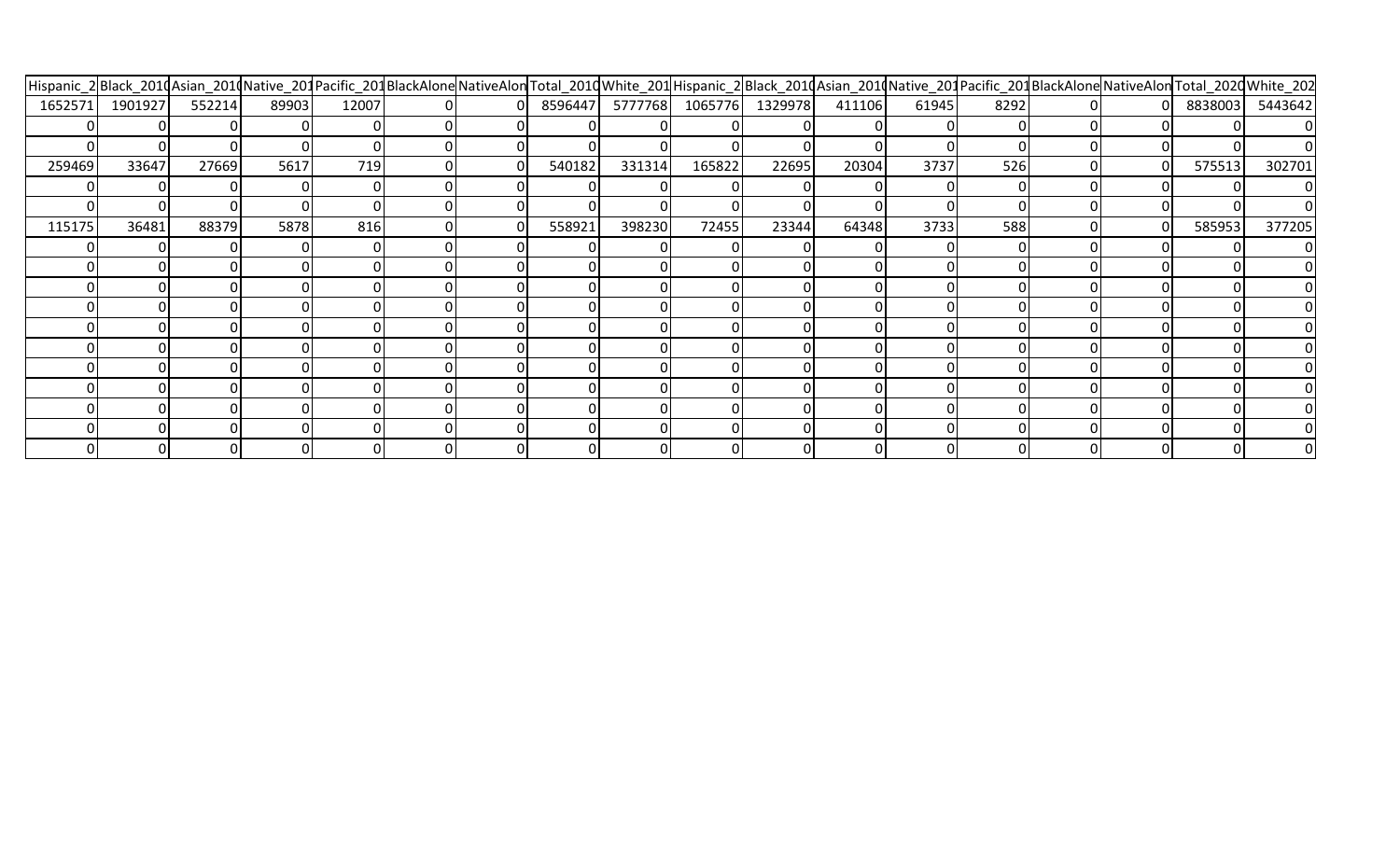|         |         |        |       |      | Hispanic_2 BlackAlone AsianAlone NativeAlon PacificAlon OtherAlone TwoOrMor Total_202dWhite_202 Hispanic_2 Black_202dAsian_202dNative_202 Pacific_202 Total_202dWhite_202 Hispanic_2 Black_202dNative_202 Pacific_202 Total_20 |       |        |                                 |        |         |        |        |       |         |         |         |                |
|---------|---------|--------|-------|------|--------------------------------------------------------------------------------------------------------------------------------------------------------------------------------------------------------------------------------|-------|--------|---------------------------------|--------|---------|--------|--------|-------|---------|---------|---------|----------------|
| 1316615 | 1308429 | 493285 | 12254 | 2146 | 28506                                                                                                                                                                                                                          |       |        | 233126 11305326 6642017 1899244 |        | 1913303 | 726183 | 242547 | 14954 | 8838003 | 5443642 | 1316615 | 1412334        |
|         |         |        |       |      |                                                                                                                                                                                                                                |       |        |                                 |        |         |        |        |       |         |         |         | 0              |
|         |         |        |       |      |                                                                                                                                                                                                                                |       |        |                                 |        |         |        |        |       |         |         |         |                |
| 212334  | 23320   | 26354  | 538   | 73   | 1466                                                                                                                                                                                                                           | 8727  | 753586 | 370509                          | 303221 | 37838   | 39102  | 23962  | 793   | 575513  | 302701  | 212334  | 27373          |
|         |         |        |       |      |                                                                                                                                                                                                                                |       |        |                                 |        |         |        |        |       |         |         |         | $\overline{0}$ |
|         |         |        |       |      |                                                                                                                                                                                                                                |       |        |                                 |        |         |        |        |       |         |         |         | 01             |
| 91363   | 24666   | 77175  | 521   | 135  | 1702                                                                                                                                                                                                                           | 13186 | 753596 | 460225                          | 134945 | 41072   | 110203 | 14476  | 1095  | 585953  | 377205  | 91363   | 28674          |
|         |         |        |       |      |                                                                                                                                                                                                                                |       |        |                                 |        |         |        |        |       |         |         |         | $\overline{0}$ |
|         |         |        |       |      |                                                                                                                                                                                                                                |       |        |                                 |        |         |        |        |       |         |         |         | $\overline{0}$ |
|         |         |        |       |      |                                                                                                                                                                                                                                |       |        |                                 |        |         |        |        |       |         |         |         | 0              |
|         |         |        |       |      |                                                                                                                                                                                                                                |       |        |                                 |        |         |        |        |       |         |         |         | 0              |
|         |         |        |       |      |                                                                                                                                                                                                                                |       |        |                                 |        |         |        |        |       |         |         |         | 0              |
|         |         |        |       |      |                                                                                                                                                                                                                                |       |        |                                 |        |         |        |        |       |         |         |         | 01             |
|         |         |        |       |      |                                                                                                                                                                                                                                |       |        |                                 |        |         |        |        |       |         |         |         |                |
|         |         |        |       |      |                                                                                                                                                                                                                                |       |        |                                 |        |         |        |        |       |         |         |         |                |
|         |         |        |       |      |                                                                                                                                                                                                                                |       |        |                                 |        |         |        |        |       |         |         |         |                |
|         |         |        |       |      |                                                                                                                                                                                                                                |       |        |                                 |        |         |        |        |       |         |         |         |                |
|         |         |        |       |      |                                                                                                                                                                                                                                |       |        |                                 |        |         |        |        |       |         |         |         |                |